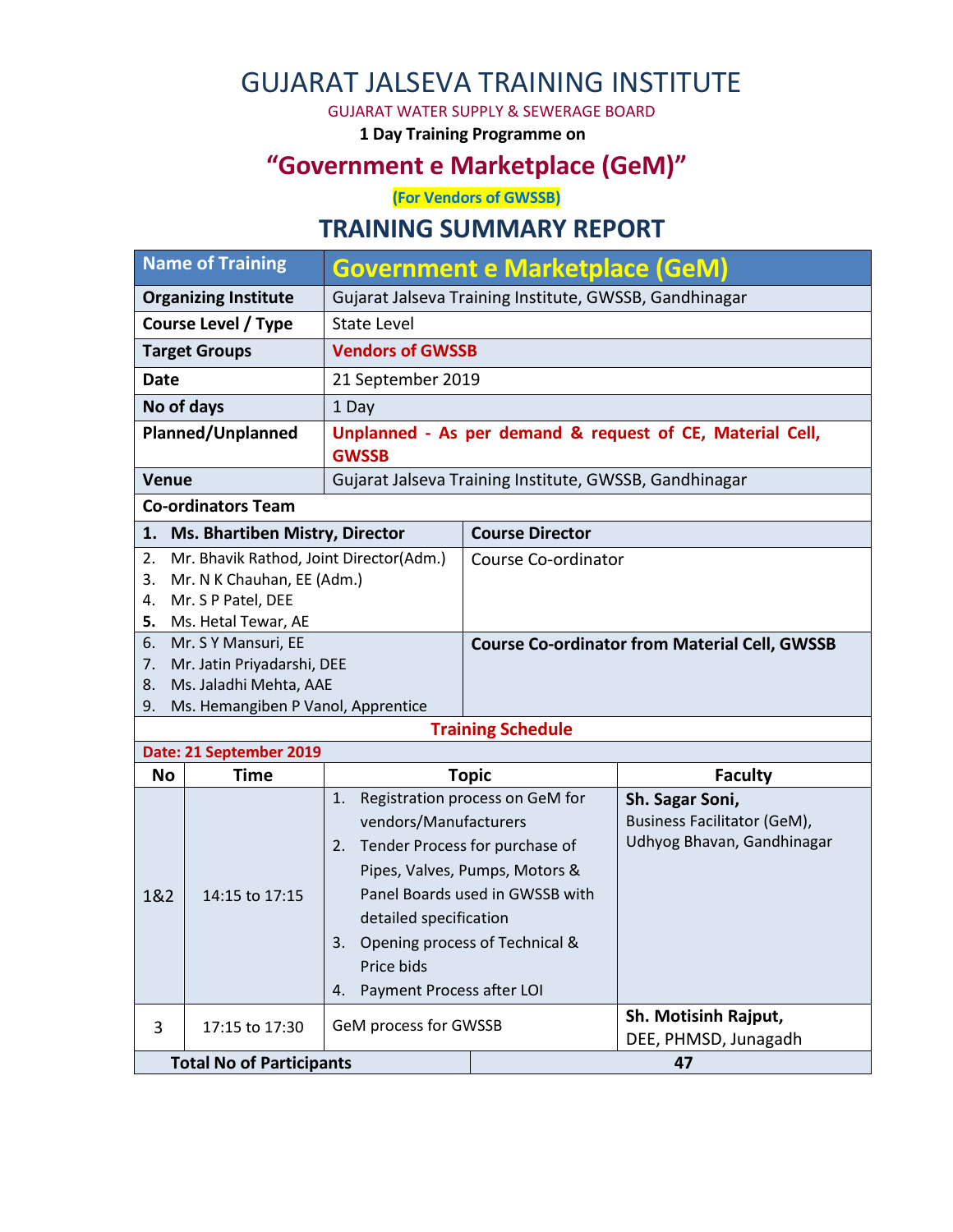| <b>No</b>               | <b>Material</b>   | <b>Name of Agency</b>                                                                                                          | <b>Name of</b><br><b>Representative</b>        | <b>Address</b>                                                                                                                  |
|-------------------------|-------------------|--------------------------------------------------------------------------------------------------------------------------------|------------------------------------------------|---------------------------------------------------------------------------------------------------------------------------------|
| $\mathbf{1}$            | DI PIPES          | M/s. Electrotherm (I)<br>Ltd., Kutch                                                                                           | Mr Kevin Dharsandia                            | Survey no. 325, 310 KM Stone, Nr.<br>Tollnaka, Village:- Samakhiyali,<br>Ta:- Bhachau, Kutch-370140                             |
| $\overline{2}$          | <b>DI PIPES</b>   | M/s. Jindal Saw<br>Limited, Kutch                                                                                              | Mr. Manoj Singla,                              | Jindal Saw Ltd., Integrated Pipe<br>Unit (PIU), Vill: Samaghoda,<br>Paragpar-Mandvi Road, Tal:<br>Mundra, Dist: Kutch-370415    |
| $\overline{\mathbf{3}}$ | <b>DI PIPES</b>   | M/s. Rashmi Metaliks<br>Ltd., Medinipore (WB)                                                                                  | Mr. Samar Shah                                 | Village:- Gokulpur, P.O.<br>Shyamraipur, Dist. Paschim<br>Medinipore, Pin-721 304, West<br>Bengal                               |
| 4<br>5                  | <b>HDPE PIPES</b> | M/s. Dutron Polymers<br>Ltd., Kheda                                                                                            | Mr. BHAVIN<br><b>MUKHTIAR</b><br>M. Asif Desai | Bolck No. 642, N.H. 8, At-Hariyala,<br>Kheda                                                                                    |
| 6                       | <b>HDPE PIPES</b> | M/s. Kisan Irrigation &<br>Infrastructure ltd.,<br>Mumbai                                                                      | Mr. Rajesh Sharma                              | Unit -2, Plot No. 91-110, Sector -3,<br>Pithampur, Dist- Dhar (MP)-454<br>775                                                   |
| $\overline{\mathbf{z}}$ | <b>HDPE PIPES</b> | M/s. Kisan Irrigation &<br>Infrastructure Itd.,<br>Mumbai                                                                      | Mr. Nareshbhai                                 | Unit -2, Plot No. 91-110, Sector -3,<br>Pithampur, Dist- Dhar (MP)-454<br>775                                                   |
| 8                       | <b>HDPE PIPES</b> | M/s. Kothari Agritech<br>Pvt. Ltd., Solapur                                                                                    | Mr Pravin Patel                                | Plot no. 185 to 193, Chandramauli<br>industrial co-op estate, Mohol,<br>Solapur-413 213, Maharastra                             |
| 9                       | <b>HDPE PIPES</b> | M/s. Tufropes Private<br>Limited, Silvassa<br>(Formerly known as<br>M/s. Polysil Irrigation<br>Systems Pvt. Ltd.,<br>Silvassa) |                                                | Survey No. 137/1, Madhuban<br>Road, Village: - Karad, Silvassa-396<br>230,<br>D & NH                                            |
| 10                      | <b>HDPE PIPES</b> | M/s. Vinayak Polypipes<br>Pvt. Ltd., Himmatnagar                                                                               | VIPULKUMAR.K.PATEL                             | Survey no.-589, 590/2, Harsol-<br>Ahmedabad Road, At & PO-<br>Harsol, Talod, Sabarkantha                                        |
| 11                      | <b>MS PIPE</b>    | M/s. Jindal Saw<br>Limited, Kutch                                                                                              | Mr. Parag Sheth                                | Jindal Saw Ltd., Integrated Pipe<br>Unit (PIU), Vill: Samaghoda,<br>Paragpar-Mandvi Road, Tal:<br>Mundra,<br>Dist: Kutch-370415 |
| 12                      | <b>PVC PIPES</b>  | M/s. Astral Polytechnik<br>Ltd., Ahmedabad                                                                                     | Ms Trusha Patel                                | Survey No.149/1, Dholka-Kheda<br>Road, Opp. GIDC Estate, Dholka-<br>382225, Dist. Ahmedabad                                     |
| 13<br>14                | <b>PVC PIPES</b>  | M/s. Dutron Polymers<br>Ltd., Kheda                                                                                            | Mr. BHAVIN<br><b>MUKHTIAR</b><br>M. Asif Desai | Bolck No. 642, N.H. 8, At-Hariyala,<br>Kheda                                                                                    |
| 15<br>16                | <b>PVC PIPES</b>  | M/s. Idol Plasto Pvt.<br>Ltd., Rajkot                                                                                          | Mr. Rishibhai<br>Mr. Umeshbhai                 | Rajkot Ahmedabad N.H. No. 8-B,<br>Wankaner Chowkdi, Survey<br>no.552, Opp. Kuvadava High<br>School, Kuvadava, Rajkot-360 023    |

### **List of Participants (Vendors of GWSSB)**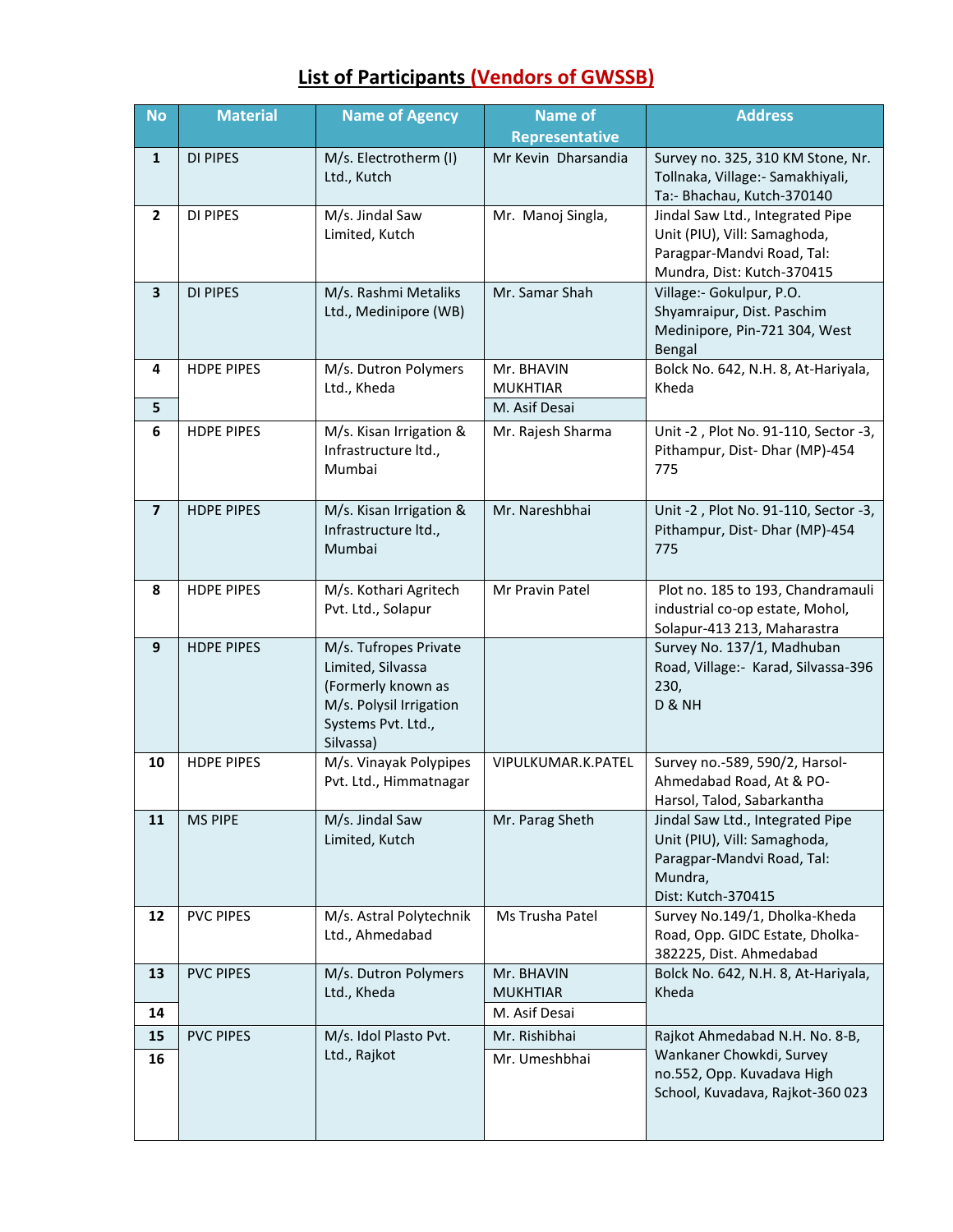| <b>No</b> | <b>Material</b>  | <b>Name of Agency</b>                                   | <b>Name of</b><br><b>Representative</b> | <b>Address</b>                                                                                                          |
|-----------|------------------|---------------------------------------------------------|-----------------------------------------|-------------------------------------------------------------------------------------------------------------------------|
| 17        | <b>PVC PIPES</b> | M/s. Kamdhenu Pipe,<br>Rajkot                           | Mr. Smit Bhimani                        | Near Murakhda's Patiya, At-<br>Murakhda, Taluka: - Upleta, Rajkot                                                       |
| 18        | <b>PVC PIPES</b> | M/s. Kothari Agritech<br>Pvt. Ltd., Solapur             |                                         | Plot no. 185 to 193, Chandramauli<br>industrial co-op estate, Mohol,<br>Solapur-413 213, Maharastra                     |
| 19        | <b>PVC PIPES</b> | M/s. Mayfair Polymers<br>Pvt. Ltd., Himmatnagar         | Mr. Alpesh patel                        | Mayfair Compound, N.H.No.8,<br>Himmatnagar - 383 001                                                                    |
| 20        | <b>PVC PIPES</b> | M/s. Polysil Pipes,<br>Silvassa                         | Ramkumar B. Gulvani                     | Survey No. 103/1/2, Rakholi<br>Industrial Estate, Village-Rakholi,<br>Silvassa, D & N.H.                                |
| 21        | <b>PVC PIPES</b> | M/s. Stuti Pipes Pvt.                                   | Mr. Tejas Jain                          | Block no. 433, Tajpur Oran road,                                                                                        |
| 22        |                  | Ltd., Sabarkantha                                       | Mr. Rasikbhai Patel                     | Village:- Prantij, Taluka:- Prantij,<br>Dist.:- Sabarkantha-383205                                                      |
| 23        | <b>PVC PIPES</b> | M/s. Swastik Krushi                                     | Mr. Darshan Vaghela                     | Plot No. 314, Zak Industrial Area,                                                                                      |
| 24        |                  | Polypipes Pvt. LTD.,<br>Dahegam                         | Mr. Sandip                              | Vahelal Road, Village-Zak, Post-<br>Paradhol, Dahegam, Gandhingar-<br>382330                                            |
| 25        | <b>PVC PIPES</b> | M/s. The Supreme<br>Industries Ltd., Jalgaon            | Mr.Sharad Jaju                          | The supreme Industries Ltd.,<br>At: Gadegaon, PO: Neri. Dist:<br>Jalgaon                                                |
| 26        | <b>PVC PIPES</b> | M/s. Vinayak Polypipes<br>Pvt. Ltd., Himmatnagar        | Pradipsinh Solanki                      | Survey no.-589, 590/2, Harsol-<br>Ahmedabad Road, At & PO-<br>Harsol, Talod, Sabarkantha                                |
| 27        | <b>PVC PIPES</b> | M/s. Vishakha Irrigation<br>Pvt. Ltd., Ahmedabad        | Krishna Sharma                          | Block No. 792, Near Monik<br>Industries, Sadaspur road, Vill.<br>Moti Bhoyan, Tal. Kalol, Dist.<br>Gandhinagar.         |
| 28        | <b>PVC PIPES</b> | M/s. Vasani Polymer                                     | JitenderKumarSinghal                    | Survey no. 488/P & 519/P, GIDC                                                                                          |
| 29        |                  | Pvt. Ltd., Talod<br>(Sabarkantha)                       | Mr. Shailesh Prajapati                  | Talod, Post box no. 31,<br>Sabarkantha-383215                                                                           |
| 30        | VALVES           | M/s. Aira Euro<br>Automation Pvt. Ltd.,<br>Ahmedabad    | Mr. Ashfak Shaikh                       | Plot no. 123-124, Aira Estate, B/h.<br>Security Estate, Nr. Kashiram<br>Textile Mills, Narol Road,<br>Ahmedabad-380 028 |
| 31        | <b>VALVES</b>    | M/s. Bharat<br><b>Engineering Works,</b><br>Dhrangadhra | Mr. Sandip Patel                        | Plot No. 67, Phase-K, Mayurnagar,<br>B/h. T.V. Station, Halvad Road,<br>Dhrangadhra-363310, Gujarat                     |
| 32        | VALVES           | M/s. Bikaner<br>Engineering Works,<br>Jaipur            | Mr. Krunal Shah                         | F-445, Road No. 12, V.K.I. Area,<br>Jaipur-302013                                                                       |
| 33        | VALVES           | M/s. Hawa Engineering<br>Ltd., Ahmedabad                | Mr. Maaz Rushnaiwala                    | 129, B/h. Kashiram Textile mill,<br>Narol road, Ahmedabad                                                               |
| 34        | VALVES           | M/s. Mac International,<br>Jalandhar                    | Mr. Ajay Shrivas                        | Industrial Enclave, V.P.O.<br>Randhawa Masandan, Jalandhar-<br>144004                                                   |
| 35        | <b>VALVES</b>    | M/s. S & M Industrial<br>Valves Ltd., Kolkata           | Mr. G. D. Rawal                         | Sadananda Industrial Estate,<br>Balitikuri, Bakultala,<br>Howrah-711 113                                                |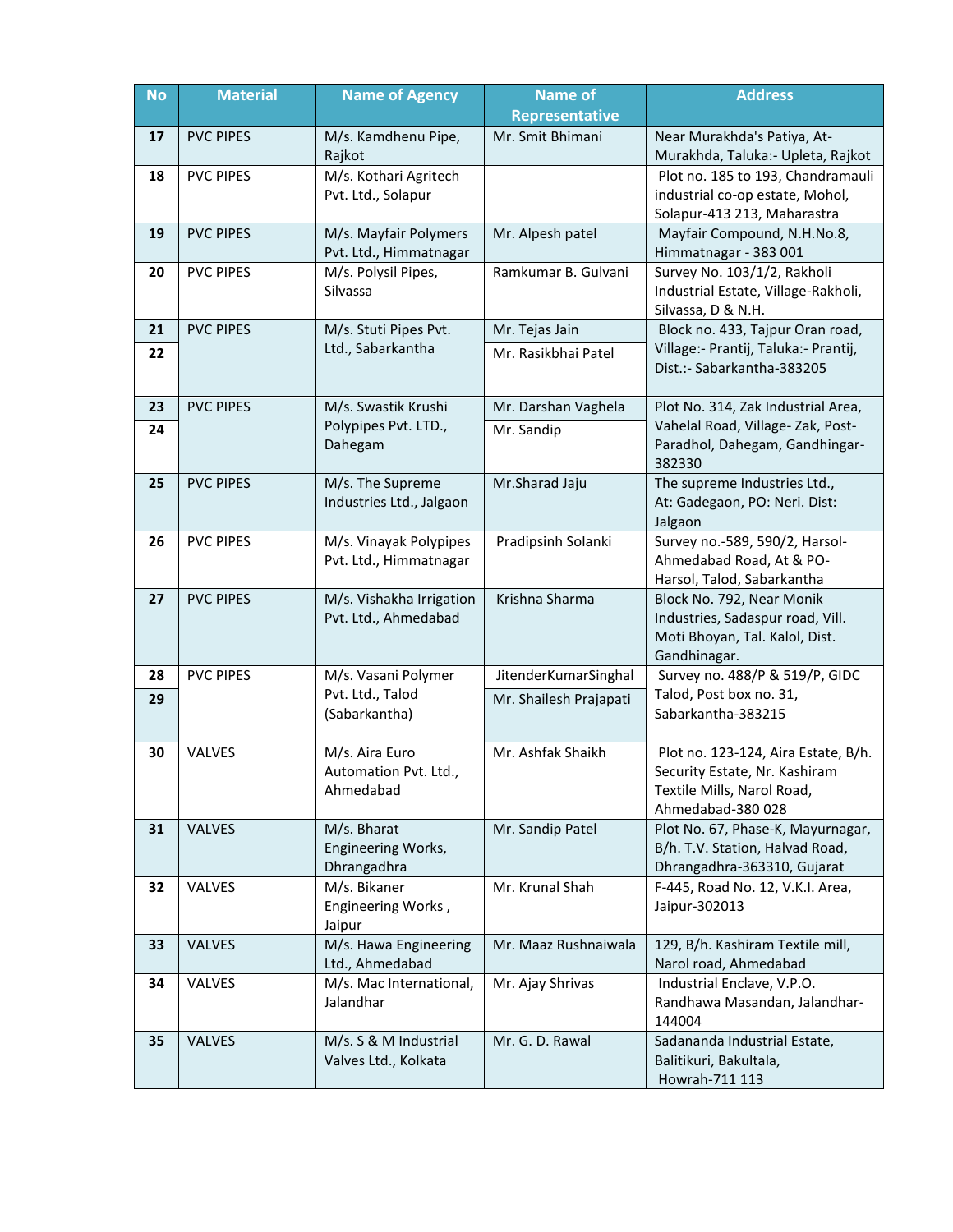| <b>No</b> | <b>Material</b>   | <b>Name of Agency</b>                                        | Name of<br><b>Representative</b> | <b>Address</b>                                                        |
|-----------|-------------------|--------------------------------------------------------------|----------------------------------|-----------------------------------------------------------------------|
| 36        | <b>VALVES</b>     | M/s. Shiva Industries,                                       | Naveen Agrawal                   | Kh. No. 518, Near Vaidh Ji ka                                         |
| 37        |                   | Jaipur                                                       | Mr. Kuldeep Sharma               | Chouraha, Gram Niwaroo,<br>Niwaroo Road, Jhotawara, Jaipur-<br>302012 |
| 38        | <b>VALVES</b>     | M/s. Upadhaya Valves<br>Manufacturers Pyt.<br>Ltd., Kolkatta | Mr. Deepak Dubey                 | P 280 Benaras road, Howrah-<br>711108                                 |
| 39        | C.I.D. Joints     | Aggrawal Engineering                                         | Mr. Dhavalbhai Shah              | <b>Aggrawal Engineering Works</b>                                     |
| 40        |                   | Works                                                        | Mr. Umang Shah                   |                                                                       |
| 41        | C.I.D. Joints     | Mukesh Iron Foundry                                          | Mr. Krunal Shah                  | A-805, Mondoal Square,<br>Prahladnagar, Ahmedabad                     |
| 42        | <b>TMT Bar</b>    | Aawana Rolling Mills<br>Ltd.                                 | Mr. Shohil Agrawal               | Survey No. 136, Kerala GIDC,<br>Bavla, Ahmedabad                      |
| 43        | <b>HDPE PIPES</b> | <b>Reliance Industries</b>                                   | Mr. Pravin Gupta                 | 1st Floor, Saffron Ambawadi,<br>Ahmedabad                             |
| 44        | Flowmeter         | <b>Accumav instruments</b><br>Pyt Ltd.                       | Priyanka Bhatt                   | B-95, Electronics Estate, GIDC,<br>Sec-25, Gandhinagar                |
| 45        | Pump              | Maruti Ehava Pump                                            | Mr. Prabha                       | Makarpura, GIDC, Vadodara                                             |
| 46        |                   |                                                              | Mr. KT Vasani                    |                                                                       |
| 47        |                   |                                                              | Mr. Bhumika Patel                |                                                                       |

# **Photo Gallery**

1. **Sh. Sagar Soni**, Business Facilitator, GeM, Gandhinagar addressing the Trainees